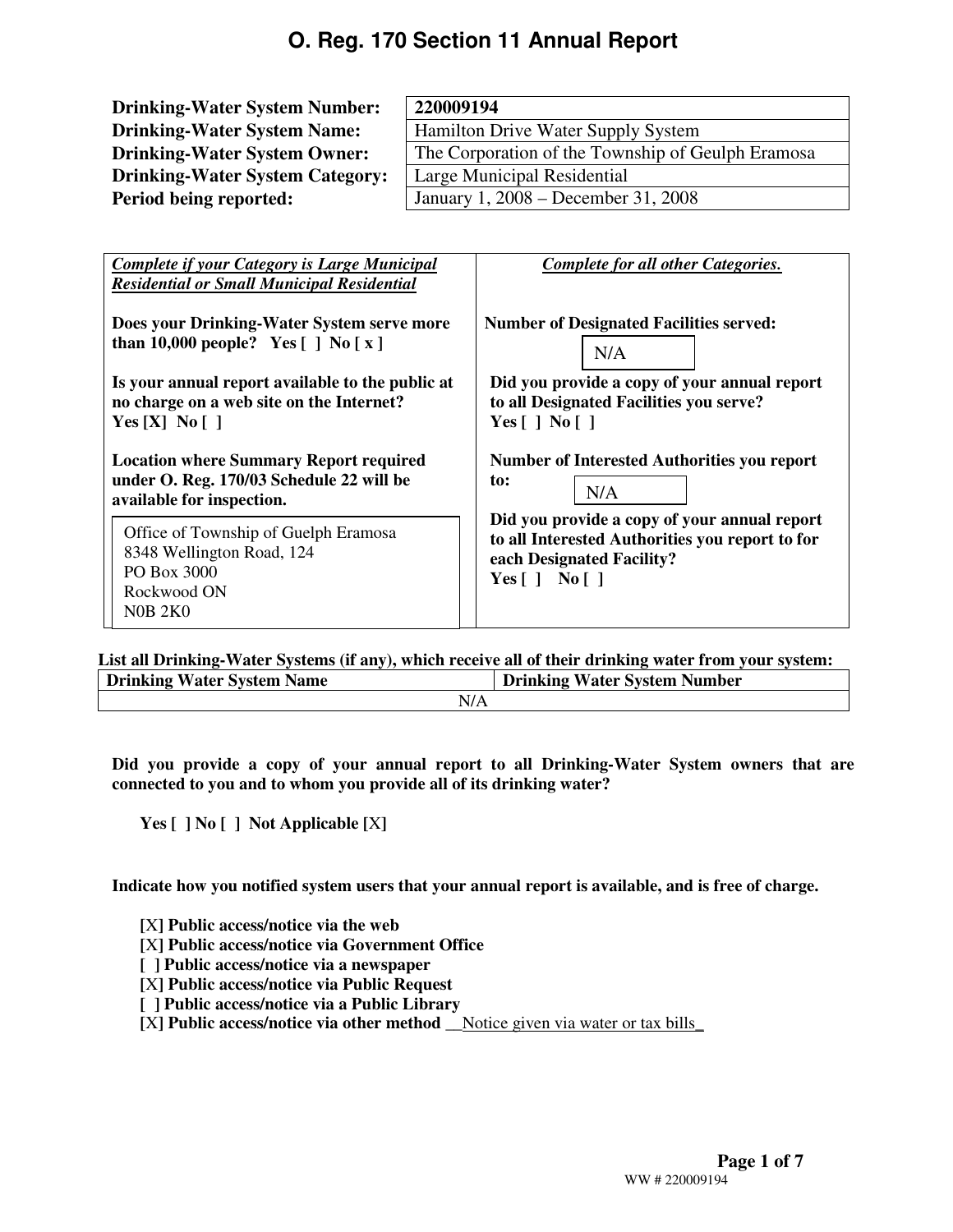### **Describe your Drinking-Water System**

The Hamilton Drive Water Supply System is located in the Township of Guelph-Eramosa. This water system consists of two municipal groundwater wells, two pumphouses, one standpipe and distribution system.

There is one well and in ground reservoir in each of the pumphouses and the water level in the reservoir starts and stops the well pumps. The raw water from each well is chlorinated to protect against microbial contaminants prior to discharge into the reservoir. The raw water is disinfected with a sodium hypochlorite solution (chlorine) for primary and secondary disinfection requirements.

The treated water is pumped with high-lift pumps at each station through the distribution system which consists of approximately 21 kilometers of watermain. The high lift pumps operate based on the water level in the standpipe. Once the low water level in the standpipe is reached, the pump stations are called upon to operate in sequence and supply the distribution system and any excess water fills the standpipe to the high water level. This system is a demand/storage system; once the standpipe is full, the high lift pumps shut down until the water level drops in the tower and the pumps are required again.

#### **List all water treatment chemicals used over this reporting period**

Sodium Hypochlorite (12% solution) - disinfection

#### **Were any significant expenses incurred to?**

- **[ ]** Install required equipment
- **[ ]** Repair required equipment
- **[ ]** Replace required equipment

### **Please provide a brief description and a breakdown of monetary expenses incur**

#### **Notices submitted in accordance with O.Reg 170/03; Schedule 16 during this reporting period.**

| Incident<br>Date | <b>Parameter</b> | <b>Result</b>                      | Unit of<br><b>Measure</b> | Corrective<br>Action | Corrective<br><b>Action Date</b> |
|------------------|------------------|------------------------------------|---------------------------|----------------------|----------------------------------|
| Sept 04/08       | Sodium           | $\bigcap$ 1 $\subseteq$<br>ن د اسک | mg/L                      | Resampled            | Sept 15/08                       |

#### **Microbiological testing done under Schedule 10 of Regulation 170/03, during this reporting period.**

|                     | # of           | E.Coli  | <b>Total</b>  | # of           | <b>HPC</b> | # of           | <b>Bkgnd</b>  |
|---------------------|----------------|---------|---------------|----------------|------------|----------------|---------------|
|                     | <b>Samples</b> | $min -$ | Coliform      | <b>HPC</b>     | $(min -$   | <b>Bkgrd</b>   | $(min - max)$ |
|                     |                | max)    | $(min - max)$ | <b>Samples</b> | max)       | <b>Samples</b> |               |
| Raw                 | 106            | $0-0$   | $0-1.0$       | N/A            | N/A        |                |               |
| <b>Treated</b>      | 106            | $0 - 0$ | 0-0           | 104            | $0-440.0$  |                |               |
| <b>Distribution</b> | 159            | $0 - 0$ | 0-0           | 159            | $0-9.0$    |                |               |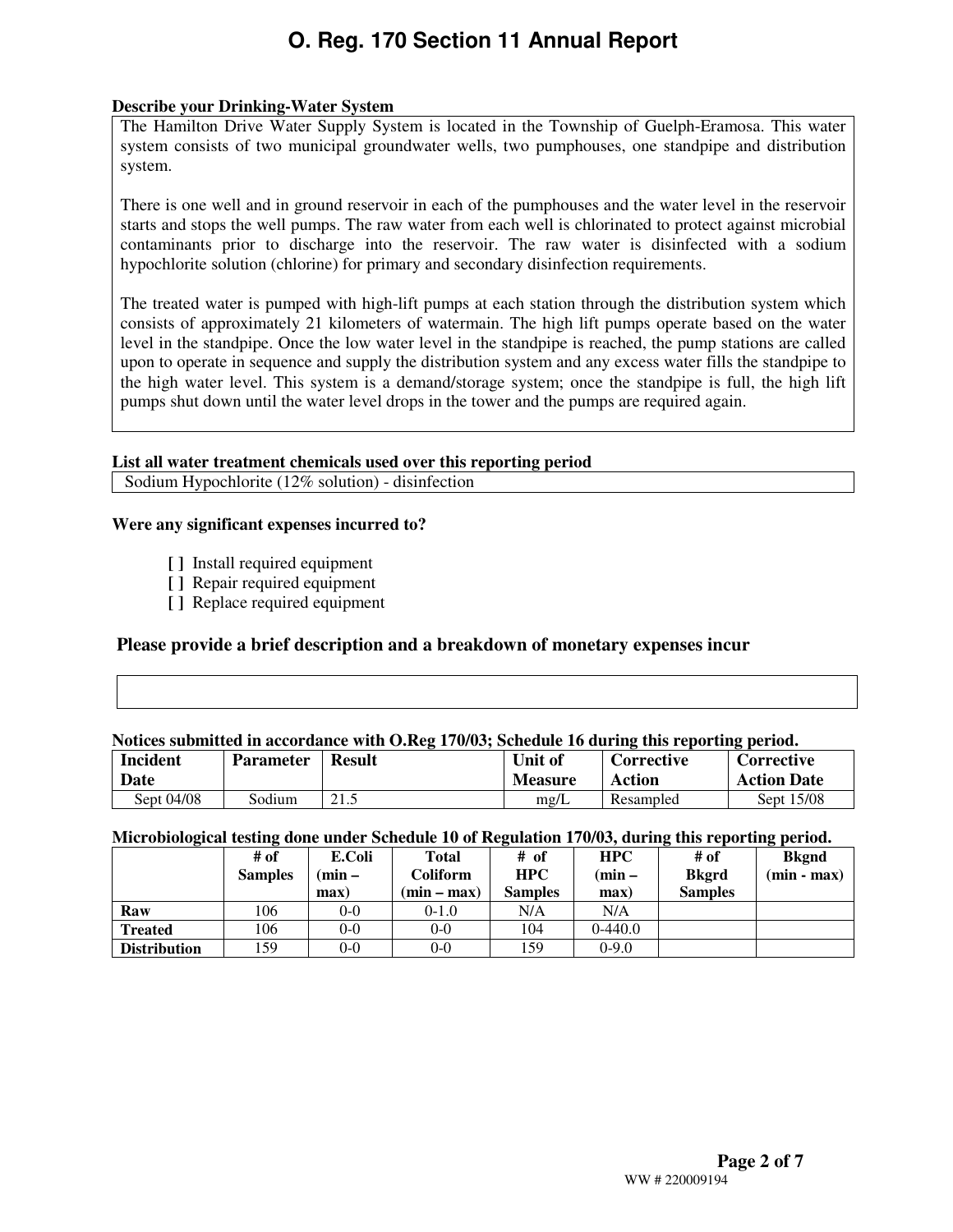| Operational testing done under Schedule 8 of Regulation 170/03 during the period covered by this |  |  |  |  |  |
|--------------------------------------------------------------------------------------------------|--|--|--|--|--|
| Annual Report.                                                                                   |  |  |  |  |  |

| <b>Parameter</b>                      | <b>Number of Grab</b><br><b>Samples</b> | <b>Range of Results</b><br>$(min #)-(max #)$ |
|---------------------------------------|-----------------------------------------|----------------------------------------------|
| <b>Raw Water</b>                      |                                         |                                              |
| Turbidity (Huntington)                | 12                                      | $0.13 - 0.54$ NTU's                          |
| Turbidity (Crosscreek)                | 12                                      | $0.09 - 0.27$ NTU's                          |
| <b>Treated Water</b>                  |                                         |                                              |
| Chlorine Residual (Huntington) (free) | 8760                                    | $0.32 - 5.00$ mg/L                           |
| Chlorine Residual (Crosscreek) (free) |                                         | $0.37 - 2.51$ mg/L                           |
| <b>Distribution System</b>            |                                         |                                              |
| Chlorine Residual (free)              | 365                                     | $0.32 - 3.44$ mg/L                           |

### **Summary of additional testing and sampling carried out in accordance with the requirement of an approval, order or other legal instrument.**

| Date Legal instrument<br>issued | <b>Parameter</b> | <b>Date Sampled</b> | <b>Result</b> | <b>Unit of Measure</b> |
|---------------------------------|------------------|---------------------|---------------|------------------------|
|                                 |                  | N/A                 |               |                        |

**Summary of Inorganic parameters tested during this reporting period or the most recent sample results** 

| <b>Parameter</b>         | <b>Sample Date</b> | <b>Result Value</b> | Unit of         | <b>Exceedance</b> |
|--------------------------|--------------------|---------------------|-----------------|-------------------|
|                          |                    |                     | <b>Measure</b>  |                   |
|                          |                    | <b>HUNTINGTON</b>   |                 |                   |
| <b>Antimony</b>          | Jan 25/07          | < 0.2               | ug/l            | N <sub>o</sub>    |
| <b>Arsenic</b>           | Jan 25/07          | 0.6                 | ug/l            | N <sub>o</sub>    |
| <b>Barium</b>            | Jan 25/07          | 43.9                | $\frac{u g}{l}$ | N <sub>o</sub>    |
| <b>Boron</b>             | Jan 25/07          | 31.0                | $\frac{u g}{l}$ | N <sub>o</sub>    |
| Cadmium                  | Jan 25/07          | < 0.06              | ug/l            | N <sub>0</sub>    |
| <b>Chromium</b>          | Jan 25/07          | 1.7                 | $\frac{u g}{l}$ | N <sub>o</sub>    |
| <b>Lead Distribution</b> | Jan 16/08          | 0.15                | $\frac{u g}{l}$ | No                |
| <b>Mercury</b>           | Jan 25/07          | < 0.02              | ug/l            | N <sub>o</sub>    |
| Selenium                 | Jan 25/07          | 1.0                 | ug/l            | N <sub>o</sub>    |
| Sodium                   | Sept 04/08         | 21.5                | mg/1            | Yes               |
| <b>Uranium</b>           | Jan 25/07          | 0.03                | ug/l            | N <sub>o</sub>    |
| <b>Fluoride</b>          | Sept 04/08         | 0.18                | mg/1            | N <sub>o</sub>    |
| <b>Nitrite</b>           | Jan 16/08          | 0.005               |                 |                   |
|                          | Apr 14/08          | 0.005               | mg/l            | N <sub>o</sub>    |
|                          | Jul 15/08          | 0.005               |                 |                   |
|                          | Nov 05/08          | 0.005               |                 |                   |
| <b>Nitrate</b>           | Jan 16/08          | 0.013               |                 |                   |
|                          | Apr 14/08          | 0.013               | mg/1            | N <sub>o</sub>    |
|                          | Jul 15/08          | 0.013               |                 |                   |
|                          | Nov 05/08          | 0.013               |                 |                   |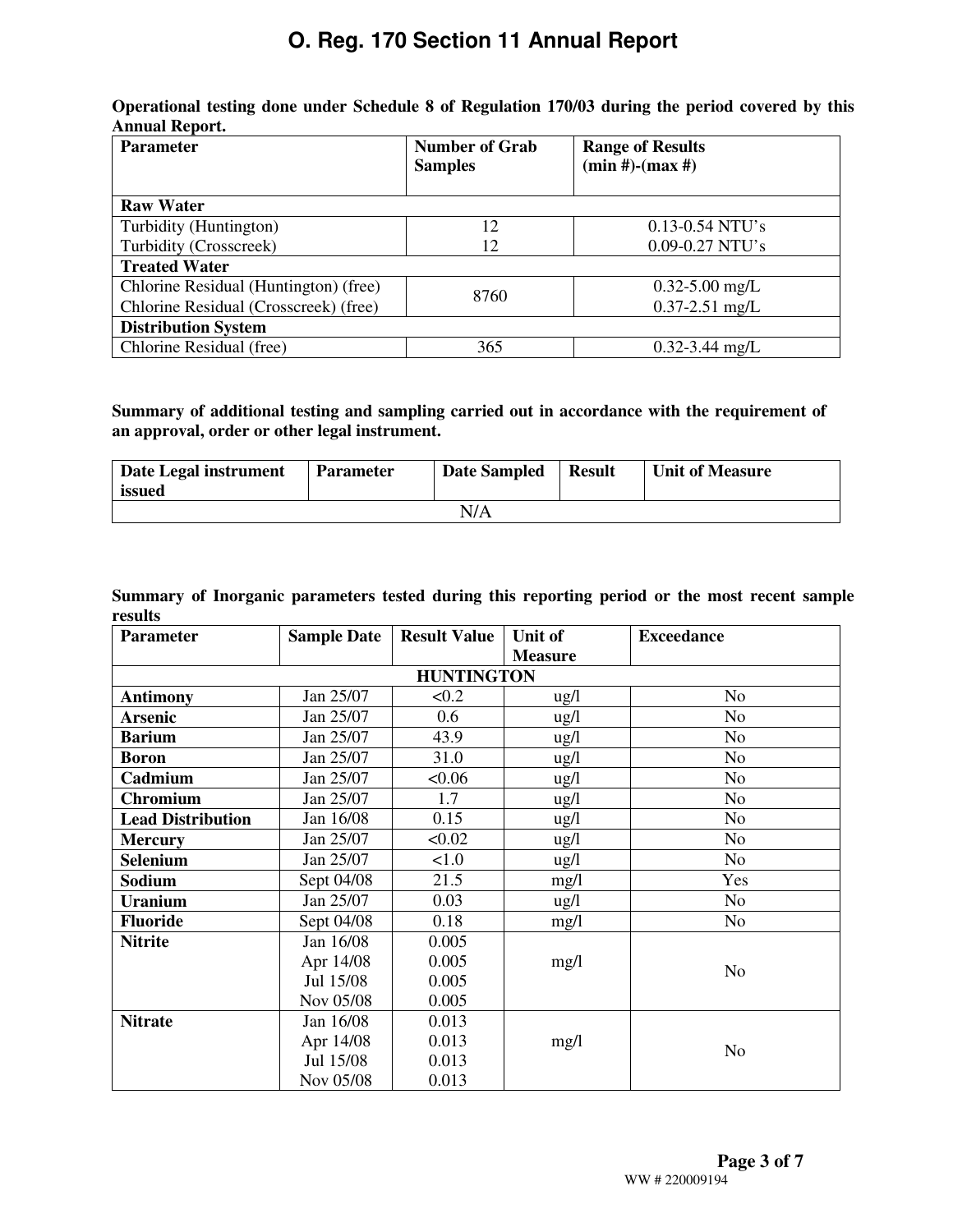| <b>Parameter</b>         | <b>Sample Date</b> | <b>Result Value</b> | Unit of         | <b>Exceedance</b> |
|--------------------------|--------------------|---------------------|-----------------|-------------------|
|                          |                    |                     | <b>Measure</b>  |                   |
|                          |                    | <b>CROSS CREEK</b>  |                 |                   |
| <b>Antimony</b>          | Jan 25/07          | < 0.2               | $\frac{1}{2}$   | N <sub>o</sub>    |
| <b>Arsenic</b>           | Jan 25/07          | 0.5                 | ug/l            | No                |
| <b>Barium</b>            | Jan 25/07          | 36.7                | $\frac{1}{2}$   | N <sub>o</sub>    |
| <b>Boron</b>             | Jan 25/07          | 30                  | $\frac{1}{2}$   | N <sub>o</sub>    |
| Cadmium                  | Jan 25/07          | < 0.06              | $\frac{u g}{l}$ | N <sub>o</sub>    |
| Chromium                 | Jan 25/07          | 0.8                 | ug/l            | N <sub>o</sub>    |
| <b>Lead Distribution</b> | Jan 16/08          | 0.15                | $\frac{1}{2}$   | N <sub>o</sub>    |
| <b>Mercury</b>           | Jan 25/07          | < 0.002             | $\frac{1}{2}$   | N <sub>o</sub>    |
| <b>Selenium</b>          | Jan 25/07          | $\leq$ 1            | ug/l            | No                |
| Sodium                   | Sept 04/08         | 9.8                 | mg/l            | N <sub>o</sub>    |
| <b>Uranium</b>           | Jan 25/07          | < 0.02              | $\frac{1}{2}$   | N <sub>o</sub>    |
| <b>Fluoride</b>          | Sept 04/08         | 0.17                | mg/1            | N <sub>o</sub>    |
| <b>Nitrite</b>           | Jan 16/08          | 0.005               |                 |                   |
|                          | Apr 14/08          | 0.005               | mg/l            | N <sub>o</sub>    |
|                          | Jul 15/08          | 0.005               |                 |                   |
|                          | Nov 05/08          | 0.005               |                 |                   |
| <b>Nitrate</b>           | Jan 16/08          | 0.013               |                 |                   |
|                          | Apr 14/08          | 0.013               |                 |                   |
|                          | Jul 15/08          | 0.013               | mg/l            | N <sub>o</sub>    |
|                          | Nov 05/08          | 0.013               |                 |                   |
|                          |                    |                     |                 |                   |

**Summary of Inorganic parameters tested during this reporting period or the most recent sample results** 

### **Summary of lead testing under Schedule 15.1 during this reporting period**

(applicable to the following drinking water systems; large municipal residential systems**,** small municipal residential systems, and non-municipal year-round residential systems)

| Number of<br><b>Location Type</b><br><b>Samples</b> |    | Range of Lead<br><b>Results</b><br>$(min#) - (max#)$ | Number of<br><b>Exceedances</b> |
|-----------------------------------------------------|----|------------------------------------------------------|---------------------------------|
| <b>Plumbing</b>                                     | 48 | $0.02 - 2.54$                                        | None                            |
| <b>Distribution</b>                                 |    | $0.04 - 2.10$                                        | None                            |

• **12 sampling points with 2 samples at each point (plumbing per session)** 

**Summary of Organic parameters sampled during this reporting period or the most recent sample results** 

| <b>Parameter</b>                     | <b>Sample Date</b> | <b>Result Value   Unit of</b> |                 | <b>Exceedance</b> |  |  |  |
|--------------------------------------|--------------------|-------------------------------|-----------------|-------------------|--|--|--|
|                                      |                    |                               | <b>Measure</b>  |                   |  |  |  |
| <b>HUNTINGTON</b>                    |                    |                               |                 |                   |  |  |  |
| <b>Alachlor</b>                      | Jan 25/07          | < 0.11                        | $\frac{u g}{l}$ | No                |  |  |  |
| <b>Aldicarb</b>                      | Jan 25/07          | < 0.30                        | $\frac{u}{g}$   | No                |  |  |  |
| <b>Aldrin + Dieldrin</b>             | Jan 25/07          | < 0.067                       | $\frac{1}{2}$   | No                |  |  |  |
| Atrazine + N-dealkylated metobolites | Jan 25/07          | < 0.12                        | ug/l            | No                |  |  |  |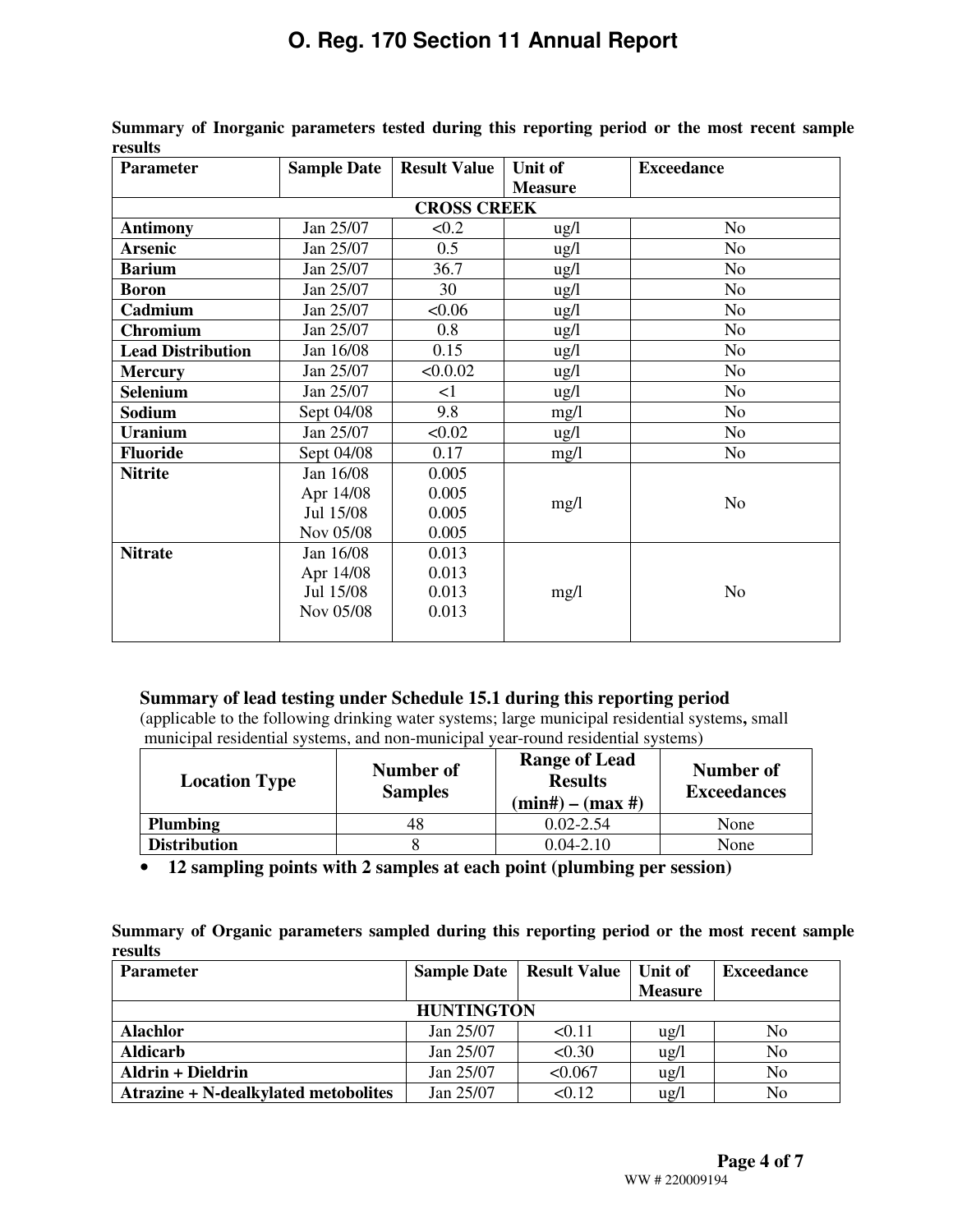| Azinphos-methyl                               | Jan 25/07 | < 0.21   | $\frac{u g}{l}$ | N <sub>o</sub> |
|-----------------------------------------------|-----------|----------|-----------------|----------------|
| <b>Bendiocarb</b>                             | Jan 25/07 | < 0.13   | $\frac{u g}{l}$ | N <sub>o</sub> |
| <b>Benzene</b>                                | Jan 25/07 | < 0.37   | ug/l            | N <sub>o</sub> |
| Benzo(a)pyrene                                | Jan 25/07 | < 0.004  | ug/l            | N <sub>o</sub> |
| <b>Bromoxynil</b>                             | Jan 25/07 | < 0.33   | $\frac{u g}{l}$ | N <sub>o</sub> |
| Carbaryl                                      | Jan 25/07 | < 0.16   | ug/l            | N <sub>o</sub> |
| Carbofuran                                    | Jan 25/07 | < 0.37   | ug/l            | N <sub>o</sub> |
| <b>Carbon Tetrachloride</b>                   | Jan 25/07 | < 0.41   | ug/l            | N <sub>o</sub> |
| <b>Chlordane</b> (Total)                      | Jan 25/07 | < 0.11   | ug/l            | N <sub>o</sub> |
| <b>Chlorpyrifos</b>                           | Jan 25/07 | < 0.18   | $\frac{u g}{l}$ | N <sub>o</sub> |
| Cyanazine                                     | Jan 25/07 | < 0.18   | $\frac{u g}{l}$ | N <sub>o</sub> |
| <b>Diazinon</b>                               | Jan 25/07 | < 0.081  | ug/l            | No             |
| <b>Dicamba</b>                                | Jan 25/07 | < 0.2    | ug/l            | N <sub>o</sub> |
| 1,2-Dichlorobenzene                           | Jan 25/07 | < 0.50   | $\frac{u g}{l}$ | N <sub>o</sub> |
| 1,4-Dichlorobenzene                           | Jan 25/07 | < 0.21   | $\frac{u g}{l}$ | No             |
| Dichlorodiphenyltrichloroethane               | Jan 25/07 | < 0.14   | ug/l            | No             |
| $(DDT)$ + metabolites                         | Jan 25/07 | < 0.43   |                 | N <sub>o</sub> |
| 1,2-Dichloroethane                            |           |          | ug/l            |                |
| 1,1-Dichloroethylene<br>(vinylidene chloride) | Jan 25/07 | < 0.41   | ug/l            | N <sub>o</sub> |
| <b>Dichloromethane</b>                        | Jan 25/07 | < 0.34   | ug/l            | N <sub>o</sub> |
| 2-4 Dichlorophenol                            | Jan 25/07 | < 0.15   | $\frac{u g}{l}$ | N <sub>o</sub> |
| 2,4-Dichlorophenoxy acetic acid (2,4-         | Jan 25/07 |          |                 |                |
| D)                                            |           | < 0.19   | ug/l            | N <sub>o</sub> |
| Diclofop-methyl                               | Jan 25/07 | < 0.4    | $\lg/1$         | N <sub>o</sub> |
| <b>Dimethoate</b>                             | Jan 25/07 | < 0.12   | ug/l            | N <sub>o</sub> |
| <b>Dinoseb</b>                                | Jan 25/07 | < 0.36   | ug/l            | N <sub>o</sub> |
| <b>Diquat</b>                                 | Jan 25/07 | $\leq$ 1 | $\frac{u g}{l}$ | N <sub>o</sub> |
| <b>Diuron</b>                                 | Jan 25/07 | < 0.087  | ug/l            | N <sub>o</sub> |
| Glyphosate                                    | Jan 25/07 | <6       | ug/l            | No             |
| <b>Heptachlor + Heptachlor Epoxide</b>        | Jan 25/07 | < 0.11   | ug/l            | N <sub>o</sub> |
| <b>Lindane</b> (Total)                        | Jan 25/07 | < 0.056  | ug/l            | No             |
| <b>Malathion</b>                              | Jan 25/07 | < 0.091  | $\frac{u g}{l}$ | N <sub>o</sub> |
| Methoxychlor                                  | Jan 25/07 | < 0.14   | $ug/l$          | No             |
| <b>Metolachlor</b>                            | Jan 25/07 | < 0.092  | ug/l            | N <sub>o</sub> |
| <b>Metribuzin</b>                             | Jan 25/07 | < 0.12   | $\frac{u g}{l}$ | No             |
| Monochlorobenzene                             | Jan 25/07 | < 0.58   | ug/l            | No             |
| Paraquat                                      | Jan 25/07 | <1       | $\frac{u g}{l}$ | N <sub>o</sub> |
| <b>Parathion</b>                              | Jan 25/07 | < 0.18   | $\frac{u g}{l}$ | No.            |
| Pentachlorophenol                             | Jan 25/07 | < 0.15   | $\frac{u g}{l}$ | N <sub>o</sub> |
| <b>Phorate</b>                                | Jan 25/07 | < 0.11   | $\frac{u g}{l}$ | No             |
| Picloram                                      | Jan 25/07 | < 0.25   | $\frac{u g}{l}$ | N <sub>o</sub> |
|                                               |           |          |                 |                |
| <b>Polychlorinated Biphenyls(PCB)</b>         | Jan 25/07 | < 0.04   | $\frac{u g}{l}$ | N <sub>o</sub> |
| <b>Prometryne</b>                             | Jan 25/07 | < 0.23   | $\frac{u g}{l}$ | No             |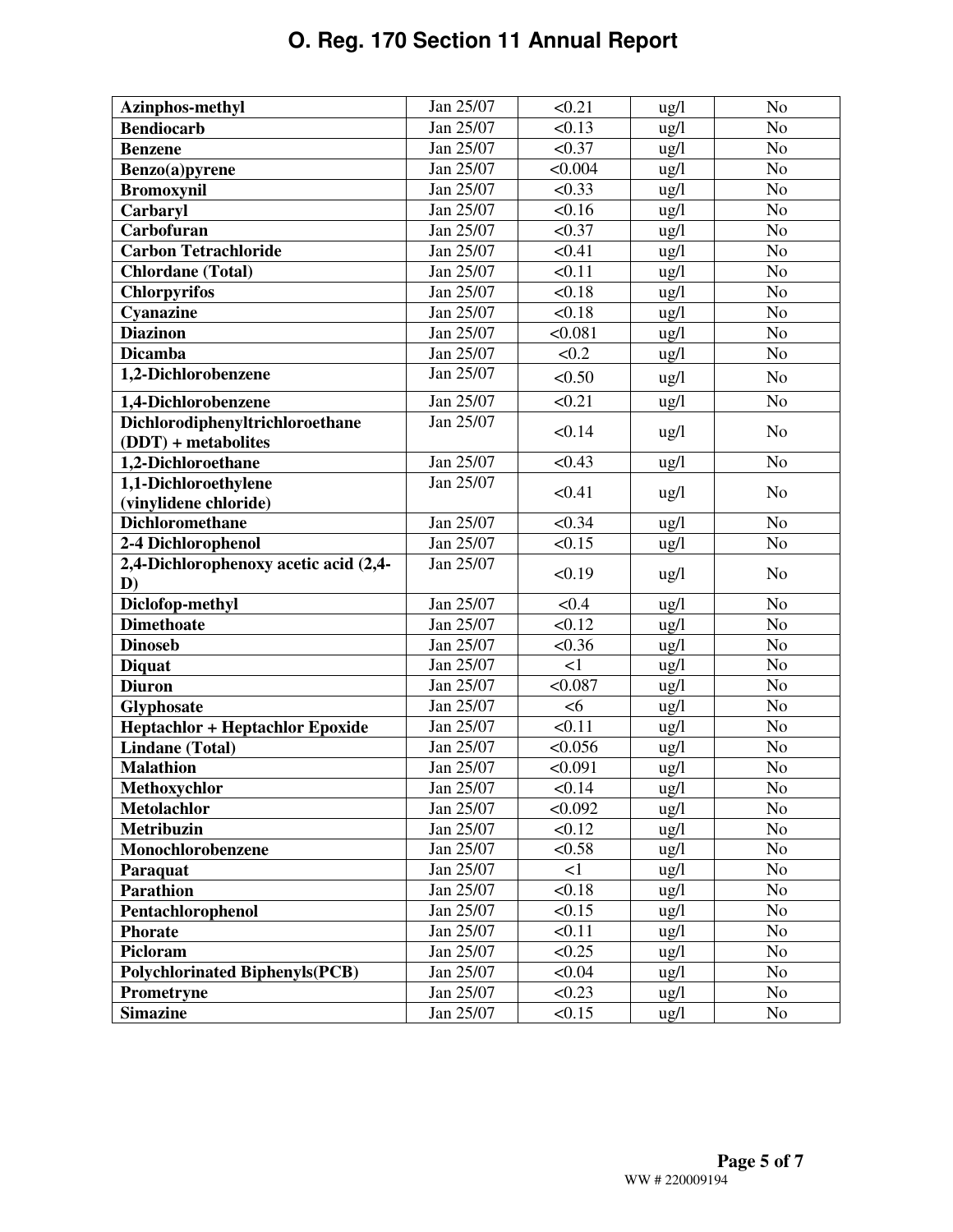| <b>THM Distribution Guelph Tower</b> | Jan 16/08 |        |                 |                |
|--------------------------------------|-----------|--------|-----------------|----------------|
|                                      | Apr 14/08 |        |                 |                |
| (NOTE: show latest annual average)   | Jul 15/08 |        | $\frac{u g}{l}$ | N <sub>0</sub> |
| $Average - 19.2$ ug/l                | Nov 05/08 |        |                 |                |
|                                      |           |        |                 |                |
| <b>Temephos</b>                      | Jan 25/07 | < 0.31 | $\frac{u}{2}$   | N <sub>0</sub> |
| <b>Terbufos</b>                      | Jan 25/07 | < 0.12 | $\frac{u g}{l}$ | N <sub>o</sub> |
| <b>Tetrachloroethylene</b>           | Jan 25/07 | < 0.45 | $\frac{u g}{l}$ | N <sub>0</sub> |
| 2,3,4,6-Tetrachlorophenol            | Jan 25/07 | < 0.14 | $\frac{u}{2}$   | N <sub>0</sub> |
| <b>Triallate</b>                     | Jan 25/07 | < 0.10 | $\frac{u g}{l}$ | N <sub>o</sub> |
| Trichloroethylene                    | Jan 25/07 | < 0.38 | $\frac{u g}{l}$ | N <sub>0</sub> |
| 2,4,6-Trichlorophenol                | Jan 25/07 | < 0.25 | $\frac{u g}{l}$ | N <sub>0</sub> |
| 2,4,5-Trichlorophenoxy acetic acid   | Jan 25/07 | < 0.22 |                 | N <sub>0</sub> |
| $(2,4,5-T)$                          |           |        | $\frac{u}{2}$   |                |
| <b>Trifluralin</b>                   | Jan 25/07 | < 0.12 | $\frac{u g}{l}$ | N <sub>o</sub> |
| <b>Vinyl Chloride</b>                | Jan 25/07 | < 0.17 | $\frac{u}{2}$   | N <sub>0</sub> |

|         | Summary of Organic parameters sampled during this reporting period or the most recent sample |  |  |
|---------|----------------------------------------------------------------------------------------------|--|--|
| results |                                                                                              |  |  |

| <b>Parameter</b>                            | <b>Sample Date</b> | <b>Result Value</b> | Unit of        | <b>Exceedance</b> |
|---------------------------------------------|--------------------|---------------------|----------------|-------------------|
|                                             |                    |                     | <b>Measure</b> |                   |
|                                             | <b>CROSS CREEK</b> |                     |                |                   |
| <b>Alachlor</b>                             | Jan 25/07          | < 0.11              | ug/l           | N <sub>o</sub>    |
| <b>Aldicarb</b>                             | Jan 25/07          | < 0.30              | ug/l           | N <sub>o</sub>    |
| <b>Aldrin + Dieldrin</b>                    | Jan 25/07          | < 0.067             | ug/l           | N <sub>o</sub>    |
| <b>Atrazine + N-dealkylated metobolites</b> | Jan 25/07          | < 0.12              | ug/l           | N <sub>o</sub>    |
| Azinphos-methyl                             | Jan 25/07          | < 0.21              | ug/l           | N <sub>o</sub>    |
| <b>Bendiocarb</b>                           | Jan 25/07          | < 0.13              | ug/l           | N <sub>o</sub>    |
| <b>Benzene</b>                              | Jan 25/07          | < 0.37              | ug/l           | N <sub>o</sub>    |
| Benzo(a)pyrene                              | Jan 25/07          | < 0.004             | ug/l           | N <sub>o</sub>    |
| <b>Bromoxynil</b>                           | Jan 25/07          | < 0.33              | ug/l           | N <sub>o</sub>    |
| Carbaryl                                    | Jan 25/07          | < 0.16              | ug/l           | N <sub>o</sub>    |
| Carbofuran                                  | Jan 25/07          | < 0.37              | ug/l           | N <sub>o</sub>    |
| <b>Carbon Tetrachloride</b>                 | Jan 25/07          | < 0.41              | ug/l           | N <sub>o</sub>    |
| <b>Chlordane</b> (Total)                    | Jan 25/07          | < 0.11              | ug/l           | N <sub>o</sub>    |
| <b>Chlorpyrifos</b>                         | Jan 25/07          | < 0.18              | ug/l           | N <sub>o</sub>    |
| Cyanazine                                   | Jan 25/07          | < 0.18              | ug/l           | N <sub>o</sub>    |
| <b>Diazinon</b>                             | Jan 25/07          | < 0.081             | ug/l           | N <sub>o</sub>    |
| <b>Dicamba</b>                              | Jan 25/07          | < 0.2               | ug/l           | N <sub>o</sub>    |
| 1,2-Dichlorobenzene                         | Jan 25/07          | < 0.5               | ug/l           | N <sub>o</sub>    |
| 1,4-Dichlorobenzene                         | Jan 25/07          | < 0.21              | ug/l           | N <sub>o</sub>    |
| Dichlorodiphenyltrichloroethane             | Jan 25/07          | < 0.14              | ug/l           | N <sub>o</sub>    |
| $(DDT)$ + metabolites                       |                    |                     |                |                   |
| 1,2-Dichloroethane                          | Jan 25/07          | < 0.43              | ug/l           | N <sub>o</sub>    |
| 1,1-Dichloroethylene                        | Jan 25/07          | < 0.41              | $\frac{u}{g}$  | N <sub>o</sub>    |
| (vinylidene chloride)                       |                    |                     |                |                   |
| <b>Dichloromethane</b>                      | Jan 25/07          | < 0.34              | ug/l           | N <sub>o</sub>    |
| 2-4 Dichlorophenol                          | Jan 25/07          | < 0.15              | ug/l           | No                |